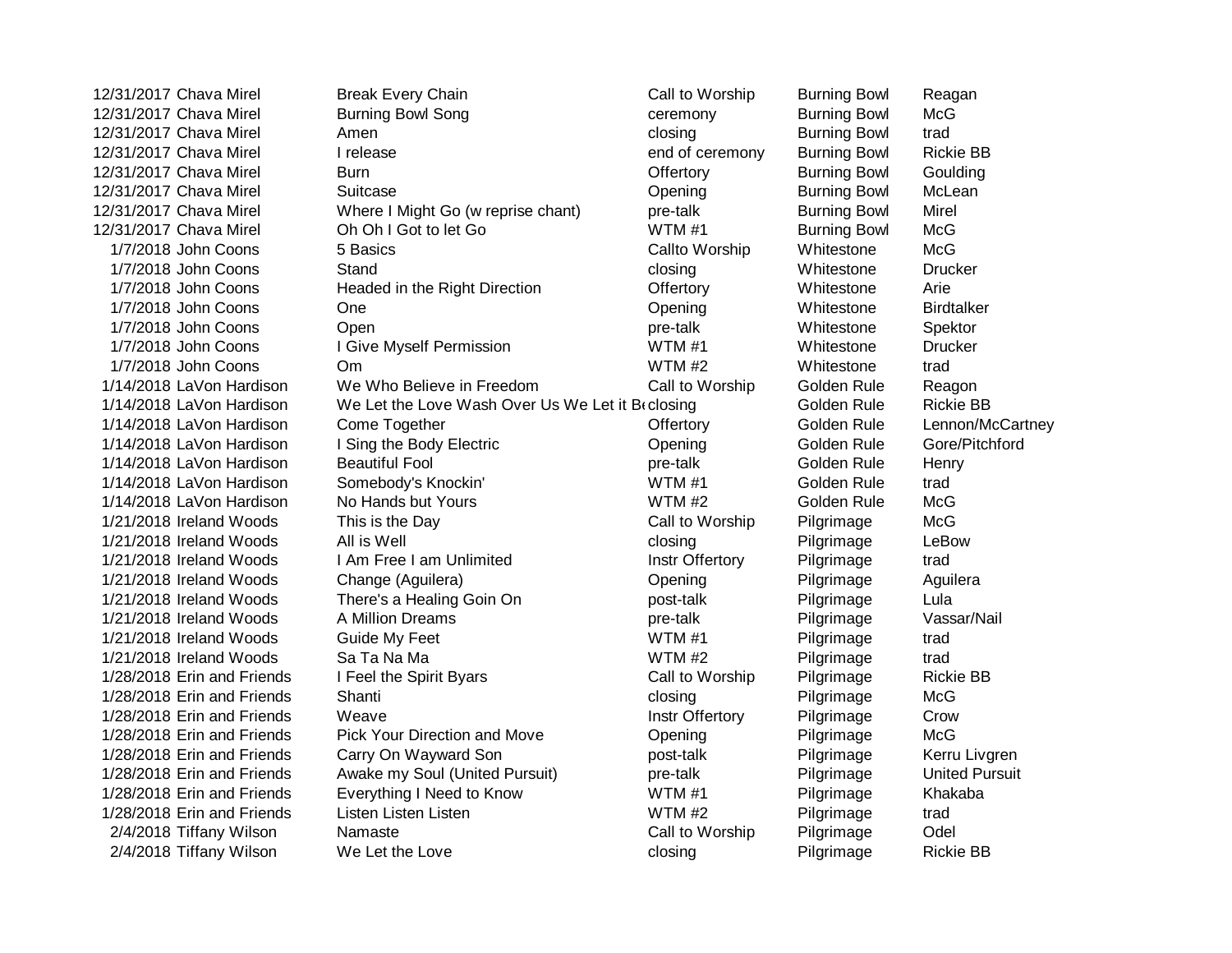2/4/2018 Tiffany Wilson This Little Light Instrument Instr Offertory Pilgrimage trad 2/4/2018 Tiffany Wilson I'll Take you There **Opening** Pilgrimage Staples 2/4/2018 Tiffany Wilson Step by Step **post-talk** Pilgrimage Lennox 2/4/2018 Tiffany Wilson No Looking Back **pre-talk** pre-talk Pilgrimage Damita Haddon 2/4/2018 Tiffany Wilson Umoja chant WTM #1 Pilgrimage McG 2/4/2018 Tiffany Wilson All Night All Day Number 2014/2018 Tiffany Wilson trad 2/11/2018 Parham Souri Day by Day Carriet Call to Worship Baha'l SchwaRZ 2/11/2018 Parham Souri So Many Faces closing closing Baha'l McG 2/11/2018 Parham Souri I am Walking in the Light Instr Offertory Baha'l trad 2/11/2018 Parham Souri **Rafti Communisties Communisties Communisties Communisties Communisties Communisties Communisties Communisties Ali Zand Vakili** 2/11/2018 Parham Souri One great God **post-talk** post-talk Baha'l McG 2/11/2018 Parham Souri and A cappella piece on Hafiz and pre-talk Baha'l Baha'l Hafiz 2/11/2018 Parham Souri We Are Family Werell Muslim WTM #1 Baha'l Baha'l Rodgers/Edwards 2/11/2018 Parham Souri Pour Yourself in Me New Yourself in Me WTM #2 Baha'l Rickie BB 2/18/2018 Jimmie Herrod Woke Up This Morning With My Mind Call to Worship Pilgrimage trad 2/18/2018 Jimmie Herrod All is Well closing Pilgrimage LeBow 2/18/2018 Jimmie Herrod Peace Song **Instrime Instrime Automobile Constructs** Instr Offertory Pilgrimage Miller/Jackson 2/18/2018 Jimmie Herrod No More Rain Opening Pilgrimage Angie Stone 2/18/2018 Jimmie Herrod The Adventure **Providentially** post-talk Pilgrimage Angels and Airwaves 2/18/2018 Jimmie Herrod Beautiful pre-talk Pilgrimage Arie 2/18/2018 Jimmie Herrod Go Down Moses WTM #1 Pilgrimage trad 2/18/2018 Jimmie Herrod Ise Oluwa WTM #2 Pilgrimage trad 2/25/2018 Rafe Pearlman I Am Blessed Call to Worship Pilgrimage trad 2/25/2018 Rafe Pearlman Shanti closing Pilgrimage McG 2/25/2018 Rafe Pearlman Surely the Presence **Instrict Construent Construent Pilgrimage** Wolfe 2/25/2018 Rafe Pearlman Mighty River **Communist Communist Communist Communist Pilgrimage** Blige 2/25/2018 Rafe Pearlman Crown Us being the post-talk post-talk Pilgrimage Pearlman 2/25/2018 Rafe Pearlman Pilgrim pre-talk Pilgrimage Enya 2/25/2018 Rafe Pearlman Don't You Let Nobody Turn You Round WTM #1 Pilgrimage trad 2/25/2018 Rafe Pearlman Blessing Blessing Blessing WTM #2 Pilgrimage Chance the rapper 3/4/2018 Erin and Friends I Feel the Spirit Call to Worship Pilgrimage Rickie BB 3/4/2018 Erin and Friends Stand Closing Closing Pilgrimage Drucker 3/4/2018 Erin and Friends I Am Free I am Unlimited Instr Offertory Pilgrimage trad 3/4/2018 Erin and Friends Great Unknown **Communist Communist Communist Communist Communist Communist Communist Communist Communist Communist Communist Communist Chost** 3/4/2018 Erin and Friends This is Me **post-talk** Pilgrimage Pasek and Paul 3/4/2018 Erin and Friends Wunderkind pre-talk Pilgrimage Morissette 3/4/2018 Erin and Friends El Shaddai WTM #1 Pilgrimage Odel 3/4/2018 Erin and Friends Are You Ready to Receive WTM #2 Pilgrimage Drucker 3/11/2018 Shaunyce Omar Ch Oh I Got to let Go Call to Worship Pilgrimage McG 3/11/2018 Shaunyce Omar Shalom Salaam Pacem closing Pilgrimage McG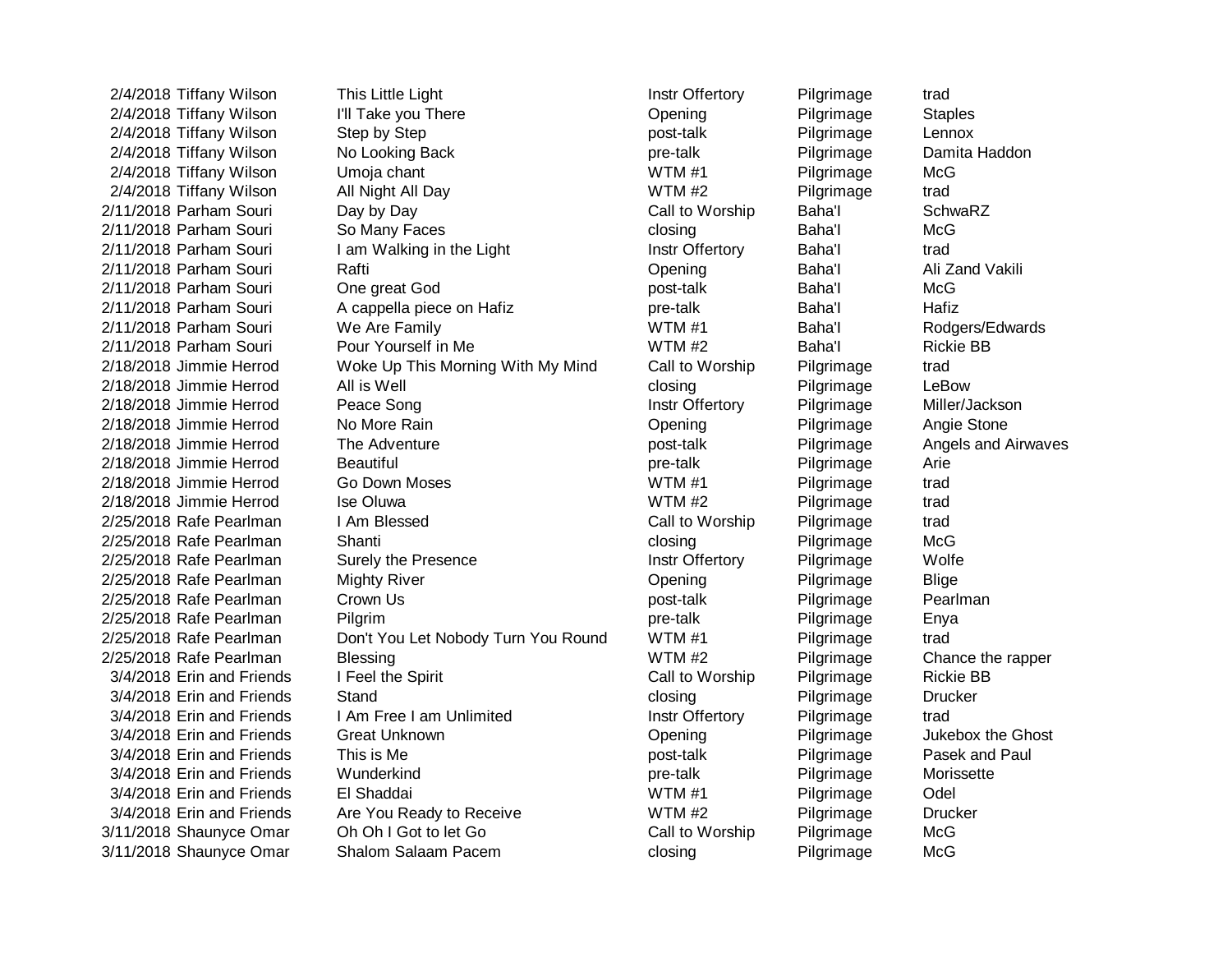| 3/11/2018 Shaunyce Omar                                        | Weave                                                                            | Instr Offertory | Pilgrimage                |                     |
|----------------------------------------------------------------|----------------------------------------------------------------------------------|-----------------|---------------------------|---------------------|
| 3/11/2018 Shaunyce Omar                                        | <b>Break Every Chain</b>                                                         | Opening         | Pilgrimage                | Reagan              |
| 3/11/2018 Shaunyce Omar                                        | Moving Forward                                                                   | post-talk       | Pilgrimage                | Walker              |
| 3/11/2018 Shaunyce Omar                                        | Let Go                                                                           | pre-talk        | Pilgrimage                | Woods               |
| 3/11/2018 Shaunyce Omar                                        | I release                                                                        | WTM#1           | Pilgrimage                | Release             |
| 3/11/2018 Shaunyce Omar                                        | I am Letting Go                                                                  | WTM #2          | Pilgrimage                | LeBow               |
| 3/18/2018 Stephanie Anne Johns Yes God                         |                                                                                  | Call to Worship | Pilgrimage                | Crouch              |
|                                                                | 3/18/2018 Stephanie Anne Johns We Let the Love Wash Over Us We Let it Br closing |                 | Pilgrimage                | <b>Rickie BB</b>    |
| 3/18/2018 Stephanie Anne Johns Weave                           |                                                                                  | Instr Offertory | Pilgrimage                | Crow                |
| 3/18/2018 Stephanie Anne Johns Highway                         |                                                                                  | Opening         | Pilgrimage                | Johnson             |
| 3/18/2018 Stephanie Anne Johns Poor Wayfaring Stranger         |                                                                                  | post-talk       | Pilgrimage                | trad                |
| 3/18/2018 Stephanie Anne Johns In the Garden                   |                                                                                  | pre-talk        | Pilgrimage                | <b>Austin Miles</b> |
| 3/18/2018 Stephanie Anne Johns Everything I Need to Know       |                                                                                  | WTM#1           | Pilgrimage                | Webb-Khakaba        |
| 3/18/2018 Stephanie Anne Johns Om Tare Tutare Ture Soha - CA   |                                                                                  | WTM #2          | Pilgrimage                | anon                |
| 3/25/2018 Erin and Friends                                     | Hosanna - hillsong                                                               | Call to Worship | Pilgrimage                | Hillsong            |
| 3/25/2018 Erin and Friends                                     | Shanti                                                                           | closing         | Pilgrimage                | McG                 |
| 3/25/2018 Erin and Friends                                     | Sanctuary                                                                        | Instr Offertory | Pilgrimage                | Thompson/Scruggs    |
| 3/25/2018 Erin and Friends                                     | Every Day is a Winding Road                                                      | Opening         | Pilgrimage                | Crow                |
| 3/25/2018 Erin and Friends                                     | An American Hymn                                                                 | post-talk       | Pilgrimage                | Leiken              |
| 3/25/2018 Erin and Friends                                     | Dust in the Wind                                                                 | pre-talk        | Pilgrimage                | Livgren             |
| 3/25/2018 Erin and Friends                                     | Guide My Feet                                                                    | WTM#1           | Pilgrimage                | trad                |
| 3/25/2018 Erin and Friends                                     | Let Go Let Be                                                                    | WTM #2          | Pilgrimage                | Lundquist           |
| 3/29/2018 Erin and Friends                                     | In the Garden                                                                    | Call to Worship | Maundy Thursday Miles     |                     |
| 3/29/2018 Erin and Friends                                     | Requiem Alleluia                                                                 | ceremony        | Maundy Thursday trad      |                     |
| 3/29/2018 Erin and Friends                                     | Here I Am Lord it Is I Lord                                                      | closing         | Maundy Thursday Schutte   |                     |
| 3/29/2018 Erin and Friends                                     | Use Me                                                                           | offering        | Maundy Thursday Rickie BB |                     |
| 3/29/2018 Erin and Friends                                     | I Hear a Call                                                                    | Opening         | Maundy Thursday Harris    |                     |
| 4/1/2018 Easter Choir with Matt Christ the Lord is Risen Today |                                                                                  | Call to Worship | Easter                    | trad                |
| 4/1/2018 Easter Choir with Matt We let the Love                |                                                                                  | closing         | Easter                    | <b>Rickie BB</b>    |
| 4/1/2018 Easter Choir with Matt This Little Light              |                                                                                  | Instr Offertory | Easter                    | trad                |
| 4/1/2018 Easter Choir with Matt Roll Away the Stone            |                                                                                  | Opening         | Easter                    | <b>McG</b>          |
| 4/1/2018 Easter Choir with Matt Threshold of Glory             |                                                                                  | post-talk       | Easter                    | Selah               |
| 4/1/2018 Easter Choir with Matt Ameyen                         |                                                                                  | pre-talk        | Easter                    | Pearlman            |
| 4/1/2018 Easter Choir with Matt Victory is Mine                |                                                                                  | WTM#1           | Easter                    | trad                |
| 4/1/2018 Easter Choir with Matt Om w flute and Rafe            |                                                                                  | WTM #2          | Easter                    | trad                |
| 4/8/2018 Rheanna Atendido                                      | Woke Up This Morning With My Mind                                                | Call to Worship | Pilgrimage                | trad                |
| 4/8/2018 Rheanna Atendido                                      | So Many Faces                                                                    | closing         | Pilgrimage                | <b>McG</b>          |
| 4/8/2018 Rheanna Atendido                                      | Time for Me to Fly                                                               | Opening         | Pilgrimage                | Jonas               |
| 4/8/2018 Rheanna Atendido                                      | <b>Times are Hard for Dreamers</b>                                               | post-talk       | Pilgrimage                | Mess/Tyson          |
| 4/8/2018 Rheanna Atendido                                      | Move on                                                                          | pre-talk        | Pilgrimage                | Sondheim            |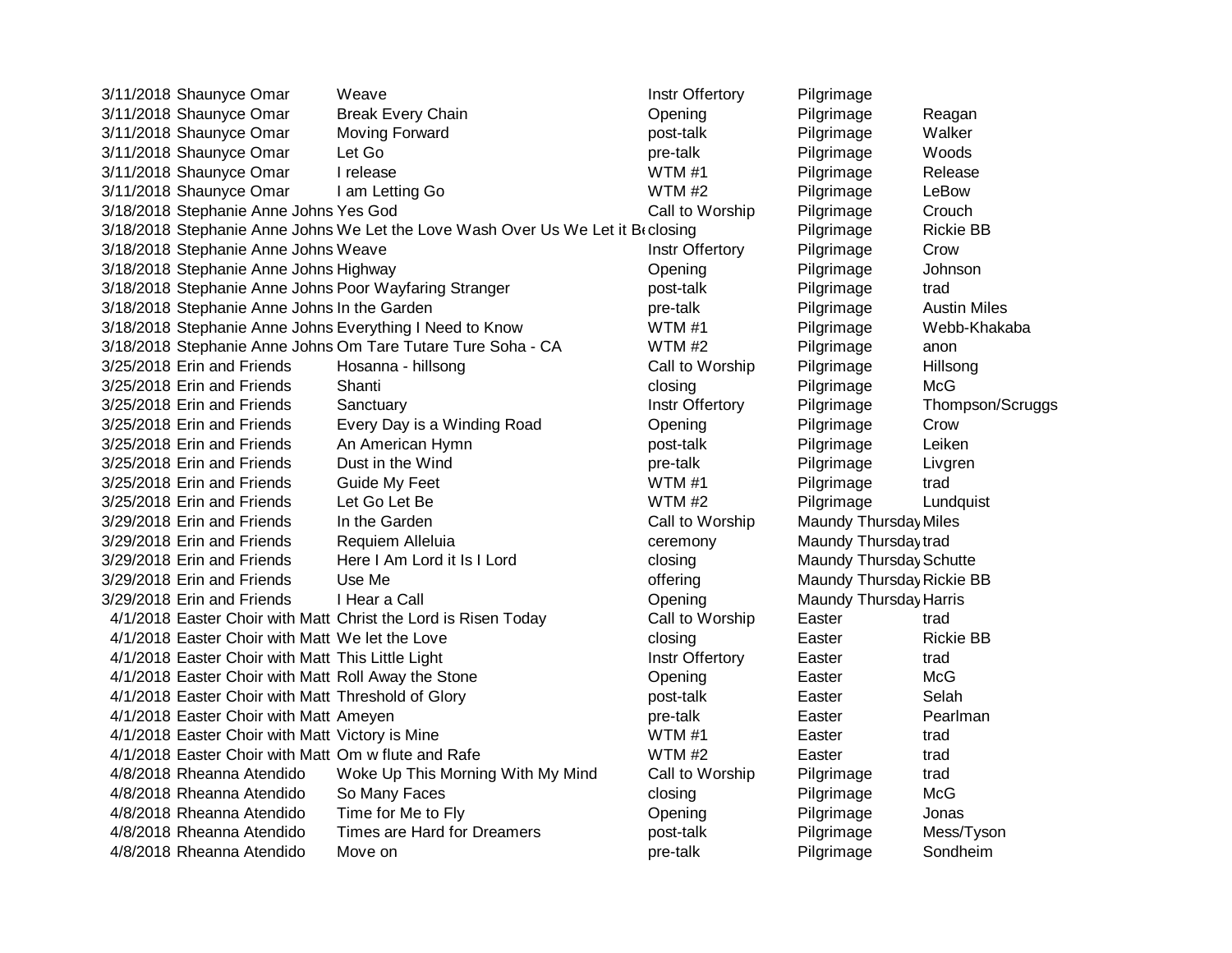4/8/2018 Rheanna Atendido Somebody's Knocking North WTM #1 Pilgrimage trad 4/8/2018 Rheanna Atendido Gobinda Hari WTM #2 Pilgrimage Snatam Kaur 4/15/2018 LaVon Hardison I Have Decided Call to Worship Pilgrimage trad 4/15/2018 LaVon Hardison Assalmu Aleikum channel experience closing Pilgrimage McG 4/15/2018 LaVon Hardison Wakling in the Light Instr Offertory Pilgrimage trad 4/15/2018 LaVon Hardison Someone's Knocking at the Door Copening Pilgrimage McCartney 4/15/2018 LaVon Hardison Dweller on the Threshold **post-talk** post-talk Pilgrimage Van Morrison 4/15/2018 LaVon Hardison Everything New pre-talk Pilgrimage Nahmod 4/15/2018 LaVon Hardison I Am a Light New York WTM #1 Pilgrimage Anderson 4/15/2018 LaVon Hardison Door of my Heart WTM #2 Pilgrimage trad 4/22/2018 Erin and Friends Conviction of the Heart Call to Worship Earth Day Loggins 4/22/2018 Erin and Friends Stand Closs Stand Clossing Earth Day Drucker 4/22/2018 Erin and Friends She's got the Whole World Instr Offertory Earth Day trad 4/22/2018 Erin and Friends Runaway Train **Communist Communist Communist Carth Day** Gilkyson 4/22/2018 Erin and Friends Sacred Gifts of Mother Earth **Earth Accord Earth Day** Moshonee 4/22/2018 Erin and Friends I Need to Wake up **pre-talk** by pre-talk **Earth Day** Etheridge 4/22/2018 Erin and Friends God is My Source Network Corresponding the MTM #1 The Earth Day Drucker 4/22/2018 Erin and Friends Show us the Way Note Network Control Number 2014 McG 4/29/2018 Justin Huertas I Am As God Created Me Call to Worship Pilgrimage Stillwater 4/29/2018 Justin Huertas All is Well closing closing Pilgrimage LeBow 4/29/2018 Justin Huertas Weave **Instrict Allection Crow** Instr<sup>out</sup> Pilgrimage Crow 4/29/2018 Justin Huertas Rockstar Opening Pilgrimage Great Big World 4/29/2018 Justin Huertas Chithe Places **Communist Communist Communist Communist Constant** Pilgrimage Ostenberg 4/29/2018 Justin Huertas Myth to live By pre-talk pre-talk Pilgrimage Huertas 4/29/2018 Justin Huertas **Don't You Know you Walk with God** WTM #1 Pilgrimage McG 4/29/2018 Justin Huertas Sa Ta Na Ma WTM #2 Pilgrimage trad 5/6/2018 Sarah Russell My God is So Good to Me Call to Worship Pilgrimage Rickie BB 5/6/2018 Sarah Russell Shanti closing Pilgrimage McG 5/6/2018 Sarah Russell **Peace Song Communist Communist Communist** Instr Offertory Pilgrimage Miller/Jackson 5/6/2018 Sarah Russell Shackles Opening Pilgrimage Atkins 5/6/2018 Sarah Russell Remedy post-talk Pilgrimage Woods 5/6/2018 Sarah Russell I Am Light pre-talk Pilgrimage Arie 5/6/2018 Sarah Russell Katriel's Niggun WTM #1 Pilgrimage trad 5/6/2018 Sarah Russell Jacob's Ladder WTM #2 Pilgrimage trad 5/13/2018 Erin and Friends You Deserve It Call to Worship Pilgrimage Hairston 5/13/2018 Erin and Friends Ma Chant w/ Face of God ceremony Pilgrimage Drucker 5/13/2018 Erin and Friends All is Well closing closing Pilgrimage Lebow 5/13/2018 Erin and Friends Weave **Instrict Areas Crow** Instr Offertory Pilgrimage Crow 5/13/2018 Erin and Friends This Angel **Friends** This Angel post-talk Pilgrimage Nettles 5/13/2018 Erin and Friends I Am Woman **but a community contract the Community** pre-talk Pilgrimage Reddy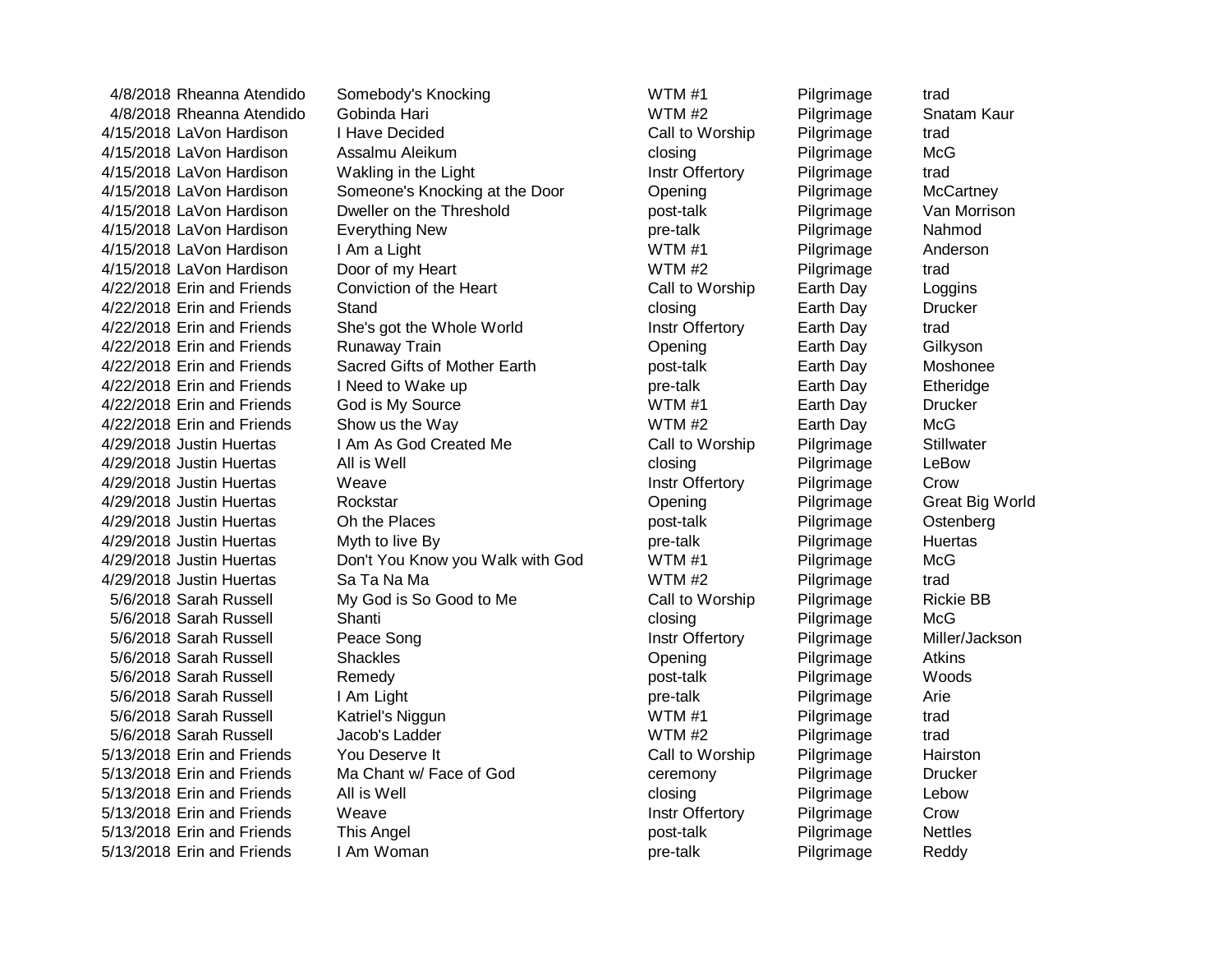5/13/2018 Erin and Friends **I Am Blessed** WTM #1 Pilgrimage tra 5/13/2018 Erin and Friends My Heart is Filled with Love for You WTM #2 Pilgrimage trad 5/20/2018 John Coons **Day By Day Call to Worship** Pilgrimage Schwarz 5/20/2018 John Coons **Shanti** closing Pilgrimage EMcG 5/20/2018 John Coons This Little Light Instrument Communication Communication of the Light Instrument Communication of trad 5/20/2018 John Coons **On the Road Communisty Communisty Communisty** Communisty Opening Pilgrimage Keane 5/20/2018 John Coons Chicago **Chicago Research Chicago post-talk** Pilgrimage Stevens 5/20/2018 John Coons 10 Million Miles pre-talk Pilgrimage Griffin 5/20/2018 John Coons Don't You Let Nobody Turn You Round WTM #1 Pilgrimage trad 5/20/2018 John Coons God is Real WTM #2 Pilgrimage Rickie BB 5/27/2018 Chava Mirel Interfaith Bismillah Call to Worship Pilgrimage trad 5/27/2018 Chava Mirel **Loving Kindness** Container Construction Closing Pilgrimage Drucker 5/27/2018 Chava Mirel She's got the Whole World **Instr Offertory** Pilgrimage trad 5/27/2018 Chava Mirel Make Them Unite **Channel Communist Communist Communist Communist Communist Communist Communist Communist Communist Communist Communist Communist Communist Communist Communist Communist Communist Commu** 5/27/2018 Chava Mirel Closer to Fine **Solution Closer to Fine Accord Closer Closer** by Pilgrimage Indigo Girls 5/27/2018 Chava Mirel Achat Sha'alti pre-talk Pilgrimage Mirel 5/27/2018 Chava Mirel **We are Family** WTM #1 Pilgrimage Rodgers/Edwards 5/27/2018 Chava Mirel **Hear O Israel** WTM #2 Pilgrimage McG 6/10/2018 Frederick Hagreen God is My Source Call to Worship Pilgrimage Drucker 6/10/2018 Frederick Hagreen **So Many Faces** closing Pilgrimage McG 6/10/2018 Frederick Hagreen Walking Communication Communication Communication Pilgrimage Mary Mary Mary 6/10/2018 Frederick Hagreen The Climb **Example 2018** post-talk Pilgrimage Mabe/Alexander 6/10/2018 Frederick Hagreen Climb Every Mountain **pre-talk** pre-talk Pilgrimage Rodgers/Hammerstein 6/10/2018 Frederick Hagreen Forever WTM #1 Pilgrimage Tomlin 6/10/2018 Frederick Hagreen Ise Oluwa WTM #2 Pilgrimage trad 6/17/2018 Erin and Friends **Good Good Father** Call to Worship Pilgrimage Browne/Barrett 6/17/2018 Erin and Friends **Shalom Salaam Pacem** closing Pilgrimage McG 6/17/2018 Erin and Friends God's Got it **Communist Communist Construction** Copening Pilgrimage Pace 6/17/2018 Erin and Friends **My Tribute Number of the State of the Pilgrimage Crouch Crouch** 6/17/2018 Erin and Friends **Thank You (during flower ritual)** pre-talk Pilgrimage Phillips 6/17/2018 Erin and Friends **Amazing Grace instrumental** slides Pilgrimage trad 6/17/2018 Erin and Friends **Gloria Gloria** WTM #1 Pilgrimage trad

6/3/2018 Boston Ave UMC Choi 5 Basics Call to Worship Pilgrimage McG 6/3/2018 Boston Ave UMC Choi Weave **Community** Closing Closing Pilgrimage Crow 6/3/2018 Boston Ave UMC Choi Praise His Holy Name **Opening** Opening Pilgrimage Hampton 6/3/2018 Boston Ave UMC Choi Sing Me to Heaven **business and the Sout-talk** Pilgrimage Pilgrimage Gawthrop 6/3/2018 Boston Ave UMC Choi Pie Jesu **pre-talk** pre-talk Pilgrimage Lloyd-Webber 6/3/2018 Boston Ave UMC Choil Release Note and Moston Average WTM #1 Pilgrimage Rickie BB 6/3/2018 Boston Ave UMC Choi All Night All Day Noted to the WTM #2 Pilgrimage trad 6/17/2018 Erin and Friends **Father and I are one** WTM #2 Pilgrimage trad